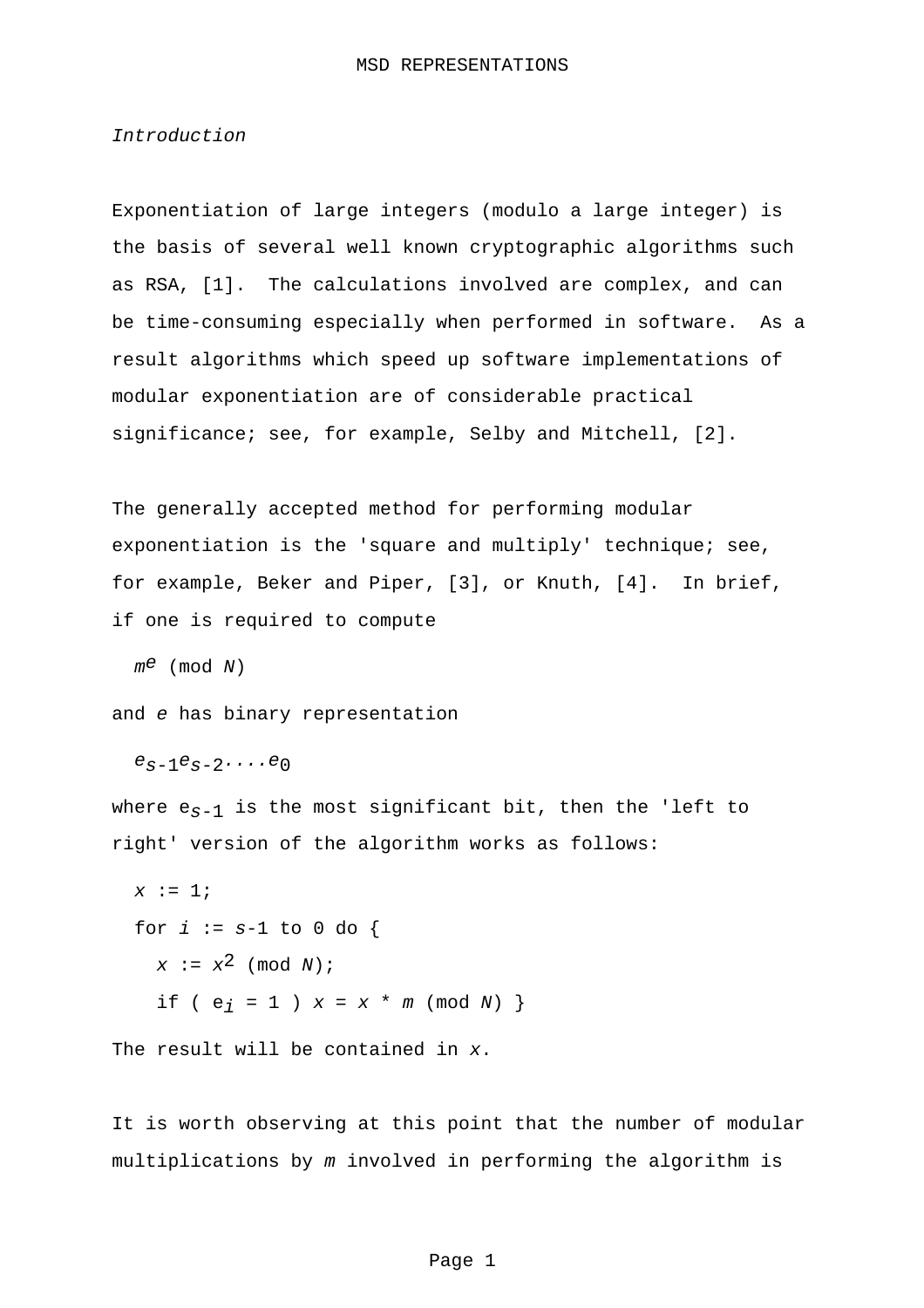determined by the number of 1s in the binary representation of e. The purpose of this paper is to show how the use of an alternative representation of e, in combination with a slight variant of the above algorithm, can considerably reduce the number of multiplications involved.

## MSD representations

Suppose that, in a binary representation of a number, entries of -1 are allowed (in addition to 0 and +1). Then any number has many such (modified signed-digit, or MSD) representations; for other applications of such representations, including the construction of ripple-free adders, see, for example, Drake et al.,[5]. For example, the number 23 has unique binary representation

10111

but has various MSD representations such as:

++00-, +0-00- and +-+-++

where + represents  $+1$  and - represents  $-1$ .

Now suppose that e has an MSD representation

 $f(s) f(s-1) ... f(0)$ 

where  $f(s)$  is the most significant digit. Then a modified 'left to right' version of the square and multiply algorithm works as follows: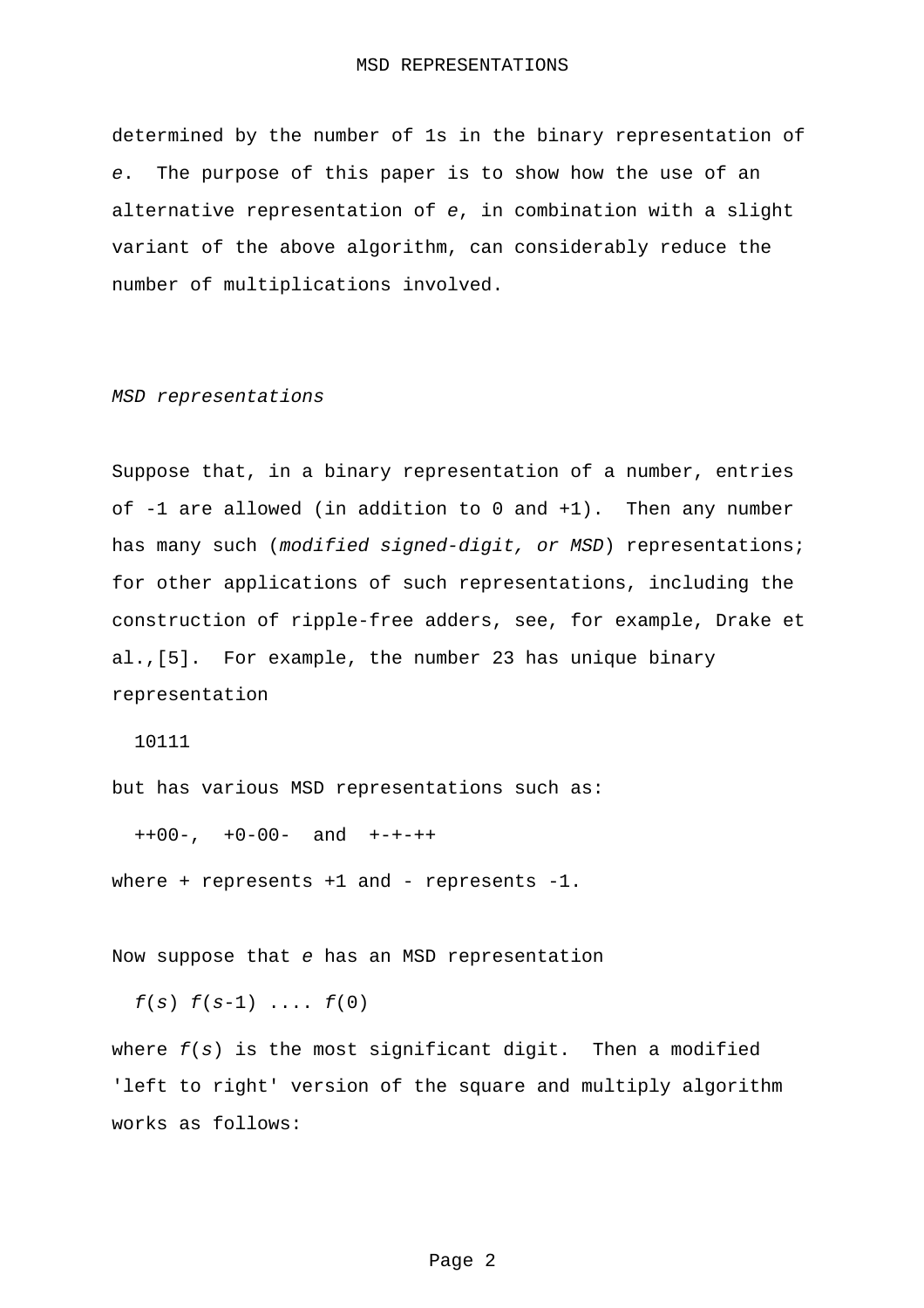$$
x := 1;
$$
  
for  $i := s \text{ to } 0 \text{ do } \{$   

$$
x := x^{2} \pmod{N};
$$
  

$$
x = x * m^{f(i)} \pmod{N} \}
$$

Checking the validity of the modified algorithm is straightforward. It should now be clear that the number of modular multiplications in the revised algorithm depends on the number of non-zero entries in the MSD representation of e which we are using (which we call the weight of this representation of e). This can be significantly smaller then the binary weight of e offering considerable performance advantages, given that the pre-computation of  $m^{-1}$  can be performed efficiently. Computing  $m^{-1}$  uses the Euclidean algorithm which, fortunately, can be made to run very quickly.

The remainder of this paper is concerned with describing a method for finding a minimum weight MSD representation of a number. This method we call the Weight Minimisation Algorithm (WMA) and works as follows. Suppose e has an s-bit MSD representation stored in variables

 $e[s-1], e[s-2], \ldots, e[0].$ 

Note that the algorithm possibly requires the use of an additional variable e[s], initially set to 0:

1. If consecutive pairs of non-zero elements remain, let i be the least integer for which  $e[i]$  and  $e[i+1]$  are nonzero. Otherwise terminate.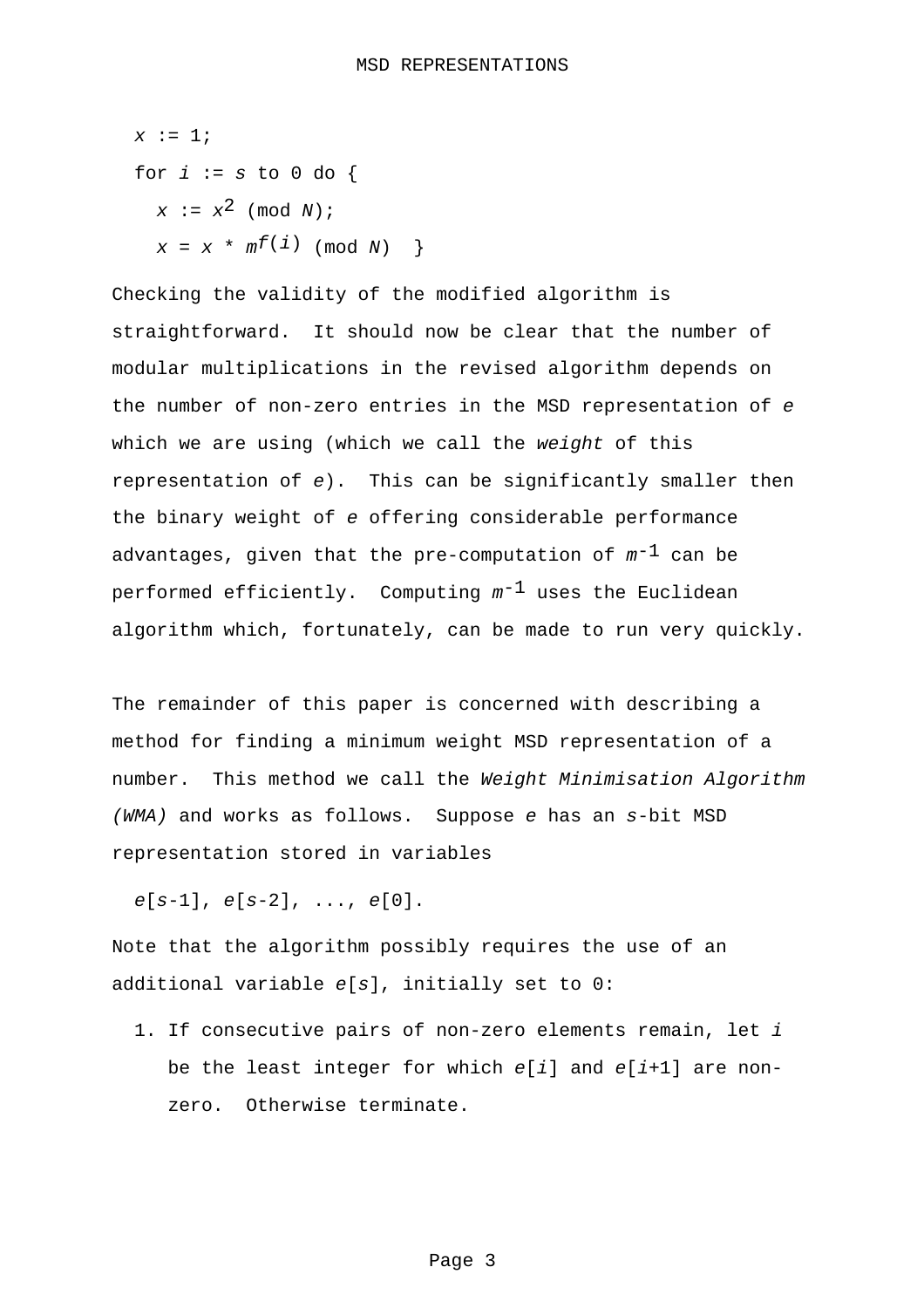- 2. If  $e[i] \neq e[i+1]$  then set  $e[i] := e[i+1]$  and set  $e[i+1] := 0$  and go to step 1.
- 3. Otherwise let  $j$  be the least integer for which  $e[j] \neq e[i]$  and  $e[j-1] = e[j-2] = ... = e[i]$ . If  $e[j] = 0$  then set  $e[j] := e[i]$ , else set  $e[j] := 0$ . Set  $e[i] := -e[i]$  and  $e[k] := 0$   $(i < k < j)$ . Go to step 1.

Clearly each step of the algorithm produces an equivalent MSD representation of the number e; moreover the algorithm terminates because the value of i determined in step 1 strictly increases after obeying either step 2 or step 3. It is also important to observe that each step of the WMA either leaves the weight unchanged or reduces it, i.e. the representation output from the WMA has weight less than or equal to the weight of the input representation.

## Sparse MSD representations

An MSD representation is said to be sparse if no two adjacent entries are non-zero.

Lemma 1: The MSD representation produced by using the WMA will always be sparse.

Proof: This is immediate by examination of the WMA.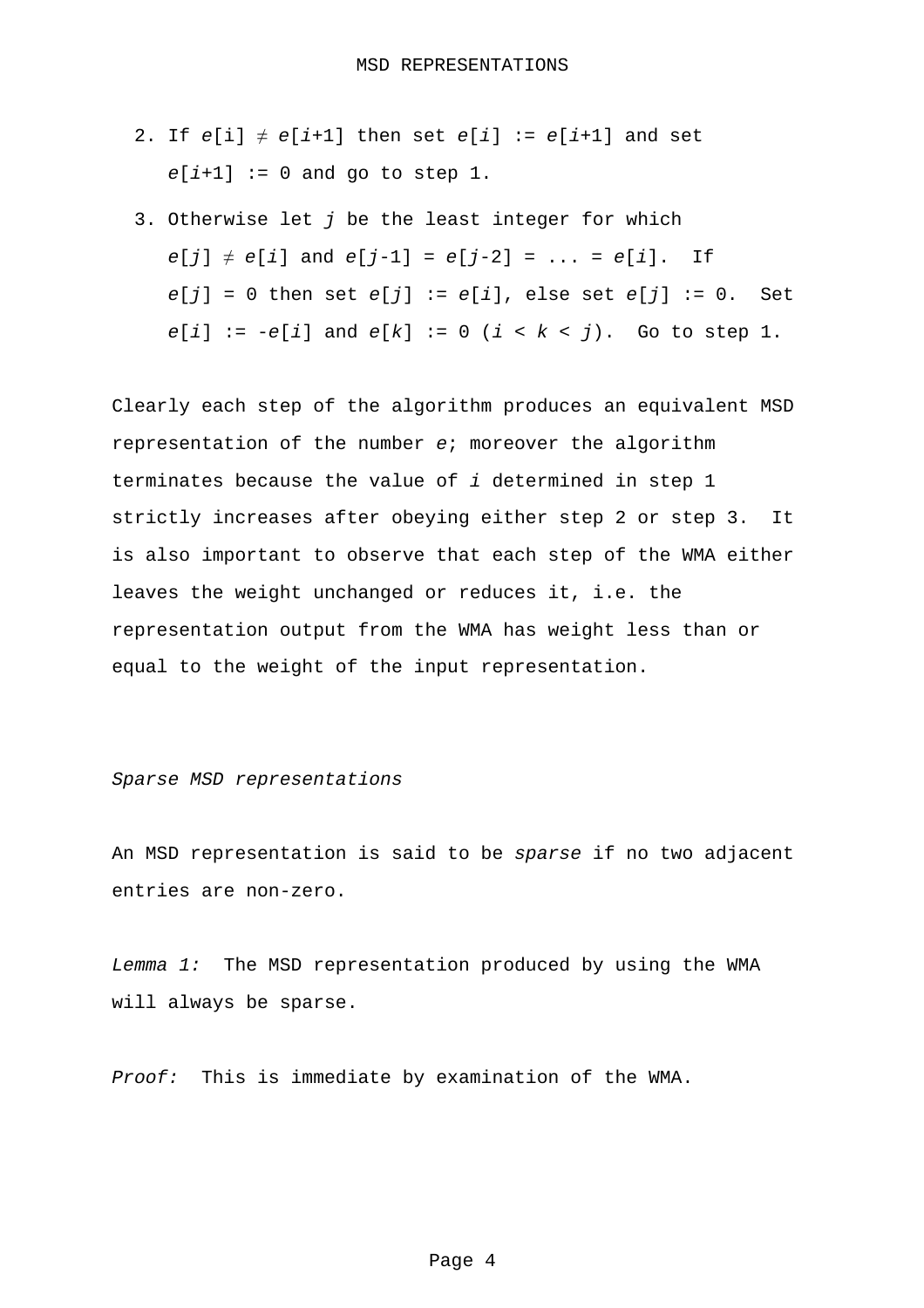Lemma 2: If the positive integer e has a sparse  $(s+1)$ -bit MSD representation (with leading entry non-zero), then

 $2^S-d_S \le e \le 2^S+d_S$ 

where

 $d_S = 2^{S-2} + 2^{S-4} + \ldots$ 

Proof: Since e is positive, then the leading term in any MSD representation must be +1. The largest sparse representation for a given number of bits will always have the form

 $+0+0+0...$ 

and the smallest such representation will have the form

 $+0-0-0...$ 

and the Lemma follows.

Lemma 3: Every integer has a unique sparse MSD representation.

Proof: Suppose e has two sparse representations  $(f(i))$  and  $(g(i))$  of s+1 and t+1 bits respectively (in each case with leading entry non-zero). Suppose, without loss of generality that  $f(s) = 1$  (and hence e is positive). We now show that  $t = s$  and  $q(s) = 1$ .

Now since  $(f(i))$  is sparse, by Lemma 2 e satisfies

 $2^S-d_{\mathcal{S}} \leq e \leq 2^S+d_{\mathcal{S}}$ 

Clearly  $g(t) = 1$  since e is positive. By the same argument as above: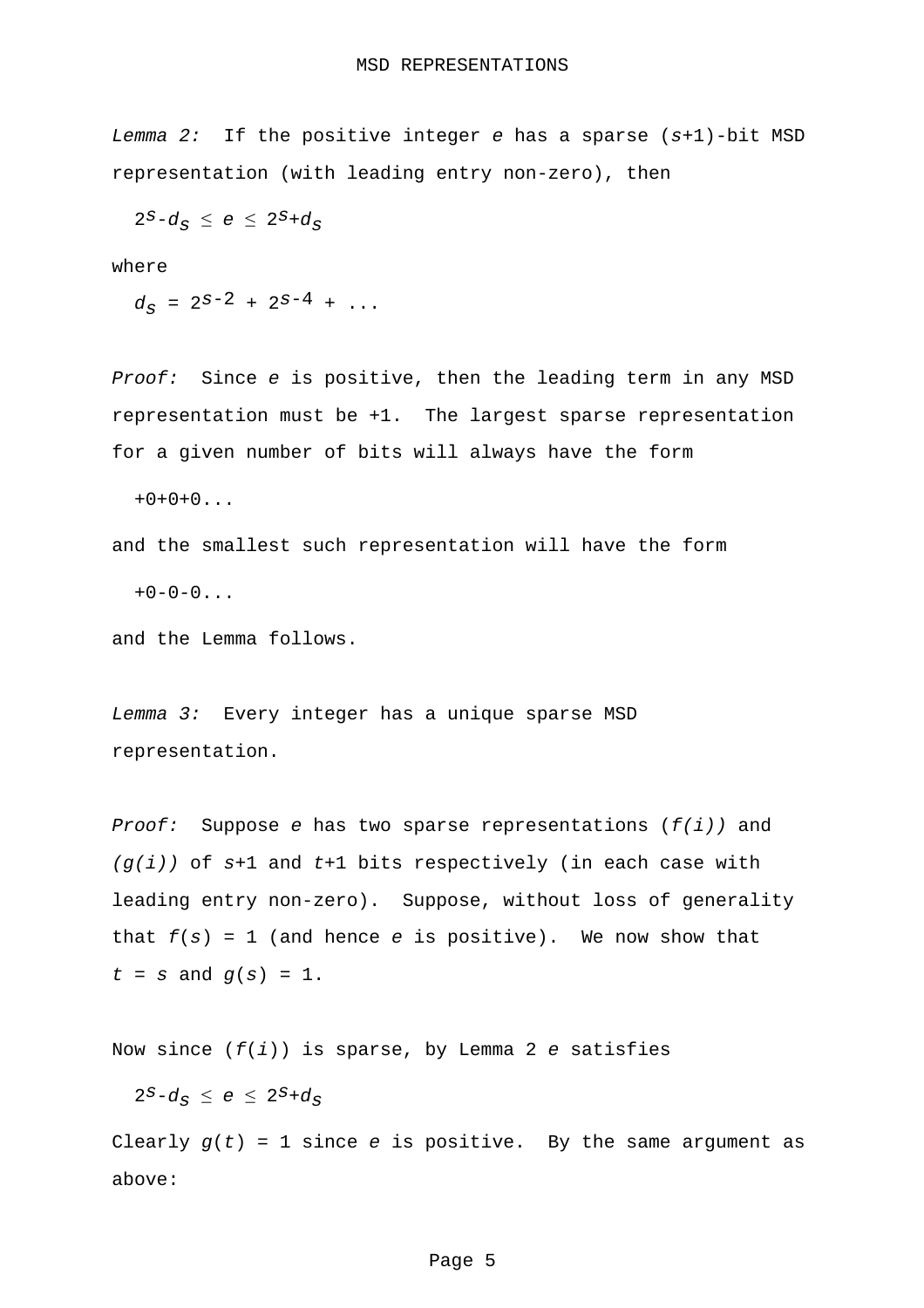$$
2^t-d_t \leq e \leq 2^t+d_t.
$$

Now observe that

 $d_S + d_{S+1} = 2^{S-1}$ 

and hence

```
2^{s} + d_{s} < 2^{s+1} - d_{s+1}
```
and so  $s = t$ .

The Lemma now follows by induction (modify  $(f(i))$  and  $(g(i))$ by changing the leading term in both to zero).

Lemmas 1 and 3 now give the desired result:

Theorem: The representation generated by the WMA has the minimum possible weight.

Proof: Suppose this is not true, i.e. suppose e has an MSD representation  $(g(i))$  which has weight less than the unique (by Lemma 3) sparse representation. By Lemma 1, applying the WMA will generate a sparse representation with weight less than or equal to the weight of  $(g(i))$ . This immediately gives a contradiction by Lemma 3.

Summary and acknowledgement

From the above discussion it should be clear that the Weight Minimisation Algorithm generates an MSD representation of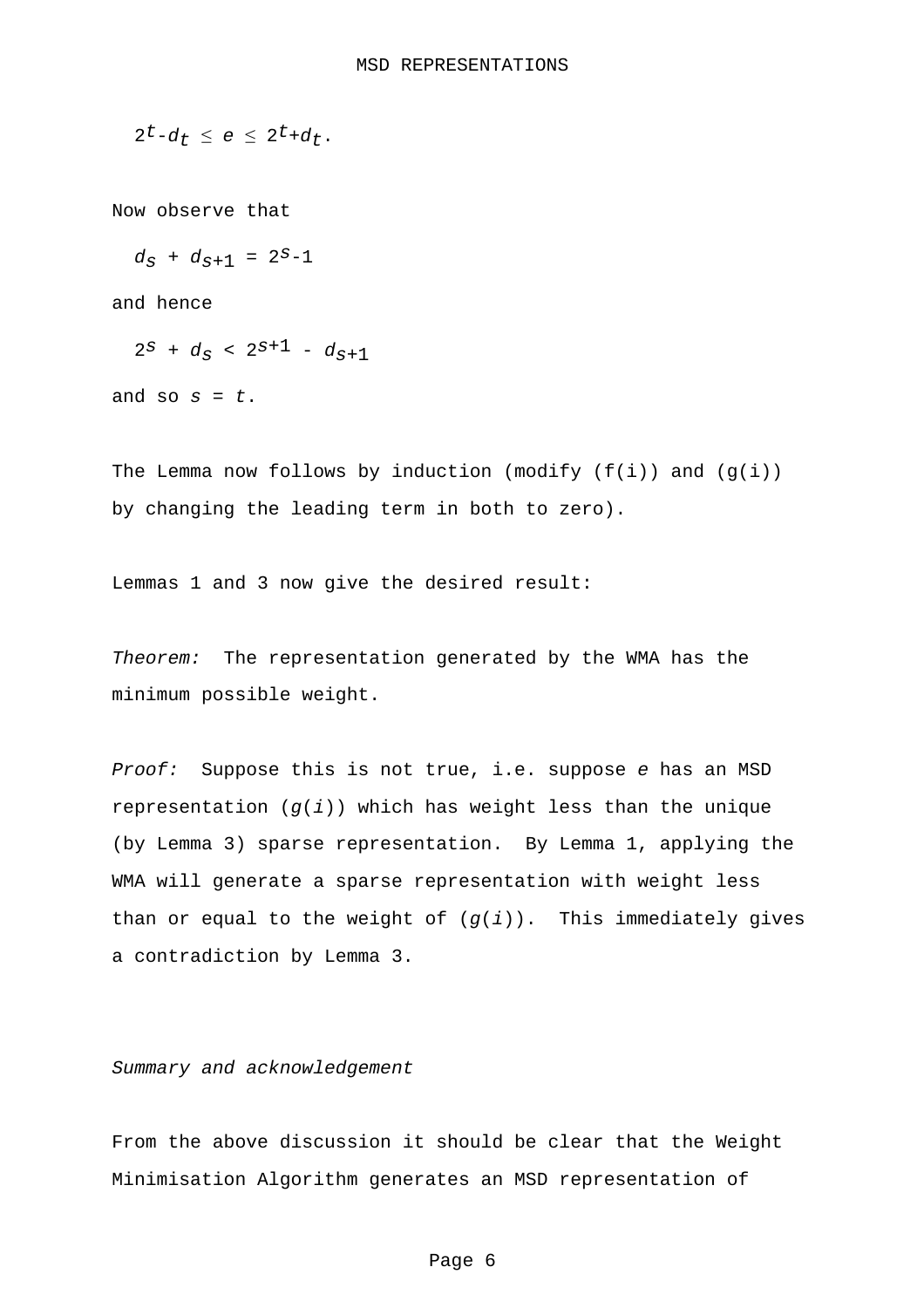## MSD REPRESENTATIONS

minimum weight. This in turn enables the number of modular multiplications to be minimised when performing a modular exponentiation. This offers the possibility of significantly improving the performance of software implementations of RSA.

We would like to acknowledge the contribution of Alex Selby, who originally suggested the idea of using an MSD representation in modular exponentiation.